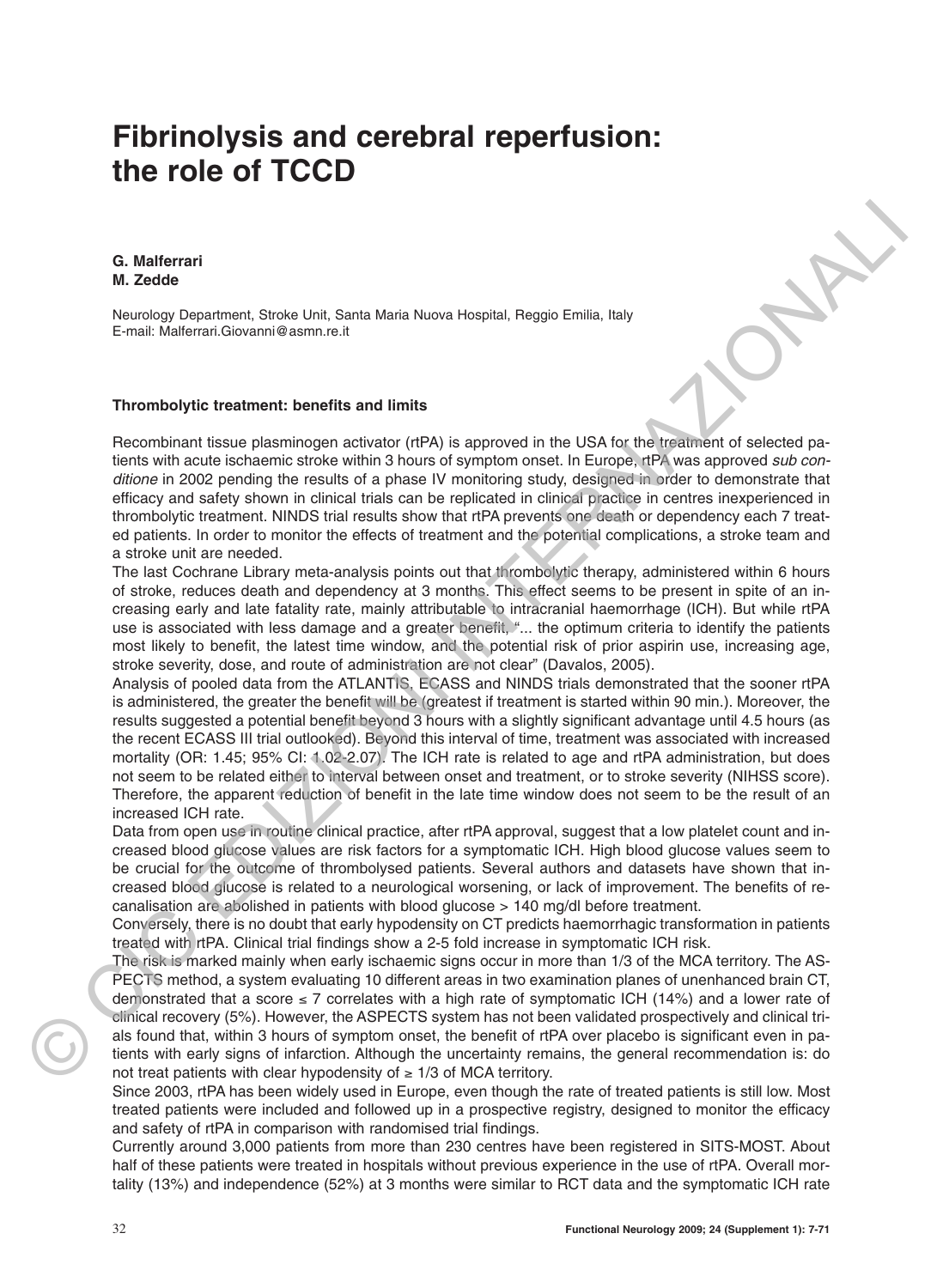was lower than in the RCTs (5%), suggesting that training is followed by a reduction of haemorrhagic complications. This training curve was serve in SITS-MOST and in other community multicentre studies. Protocol violations correlated with case fatality rate and mortality was higher in hospitals with limited experience (those with fewer than 5 treated patients per year).

Despite the wide use of rtPA in several countries, there are still several limitations, obstacles to the optimal management of thrombolytic treatment. For example, less than 4% of patients receive iv rt-PA treatment, systemic reperfusion is achieved in less than 40% of patients, symptomatic haemorrhagic complications are still high (5%), a complete functional recovery is achieved in 40% of patients, the treatment is denied to most patients (i.e., wake-up stroke), and there are no widely accepted alternatives for non-responders. In addition to an increase in the number of patients submitted to thrombolytic treatment, extensive registries and new RCTs should answer the open questions on time window, dose, drug, administration route and patients who are more likely benefit and less likely to be damaged by treatment.

Less than 4-8% of patients receive iv rtPA in dedicated centres. Emergency management, early neurological evaluation and a neuroimaging study are crucial for the administration of treatment within 3 hours. In several countries, even though up to 30% of patients reach hospital within 3 hours of symptom onset, only a small proportion is actually treated. The need for strict adherence to protocol precludes treatment in 1/5 of selected patients, while 1/3 are excluded for a mild stroke or rapidly improving symptoms before treatment, and 1/4 for avoidable reasons, such as late evaluation or clinical doubts. The extension of the time window to 6 hours would have little effect on treatment rate (8.3%). Less restrictive criteria for thrombolsysis could increase the eligibility for rtPA (currently estimated at 29% of all ischemic strokes), for example, if time was not an exclusion criterion. The EMEA regulatory exclusion criteria are not accepted by many experts; in particular, the under-80-years age restriction, and anticoagulant treatment with INR ≤ 1.5.

In the near future, a series of potential interventions, such as sonothrombolysis and ia thrombolysis, could increase the recanalisation rate. Indeed, ultrasound-enhanced systemic thrombolysis produced an absolute increase of 20% in MCA recanalisation rate, according to the CLOTBUST study results. Recently, transcranial ultrasound was shown to accelerate clot dissolution in some patients with contraindications for rtPA, although these preliminary data need to be confirmed in a wider trial. In a recent meta-analysis it was shown that ia thrombolysis is efficient until 6 hours after symptom onset in MCA occlusions and another recent metaanalysis suggested that ia thrombolysis could significantly increase (2.3 times) the probability of a favourable outcome. Symptomatic ICH increases 3.4 times, but the overall risk of death is reduced by 40%. No randomised controlled trial has compared ia and iv thrombolysis in acute ischaemic stroke. Although some indirect data suggest a higher recanalisation rate for ia treatment, it is not clear whether the longer time needed for the procedure counteracts its potential benefit. The results of EMS and IMS multicentre trials and those of a single-centre study of combined iv+ia rtPA, were compared to NINDS results in patients younger than 80 years and with NIHSS score 6-10 treated with iv rtPA within 3 hours. Although combined treatment is safe, the frequency of a favourable outcome seemed to be similar to that of iv rtPA in the NINDS trial. Design to the distribution of the state of the state as a state several interaction constant to the optimal<br>example, and the distribution of the state of the state of the state of the state of the state of the state of the

## **Evidence of arterial occlusion before rtPA administration in acute stroke**

The rationale for using thrombolysis in acute ischaemic stroke is to obtain recanalisation of occluded arteries in order to restore brain function, saving tissue at risk. This procedure is based on the knowledge that most ischaemic strokes are caused by acute arterial occlusions, due to emboli or clots. Indeed, histological and angiographic studies demonstrated the presence of an occluding clot in up to 80% of ischaemic strokes, while in the other 20% without angiographic evidence of occlusion it was not possible to exclude an early occlusive event with spontaneous recanalisation before vascular imaging, or thrombus fragmentation in the distal circulation. The speed of angiographic lysis of intracranial thrombus seems to be strongly correlated with early neurological improvement, reduced infarction size and better outcome.

## **"Vascular imaging is unnecessary prior to thrombolytic therapy"**

The need to obtain vascular imaging data before thrombolysis is the subject of a controversial debate. It is suggested by several experts that, if possible, every effort should be made to demonstrate a large artery intracranial occlusion (by means of the modern neuroimaging techniques) before rtPA administration. The main argument advanced by those who support this idea is that thrombolytic treatment could otherwise be administered without real requirement in some patients, given that the current recommendations favour the speed over the specificity of treatment. This assertion, attractive from the physiopathological point of view,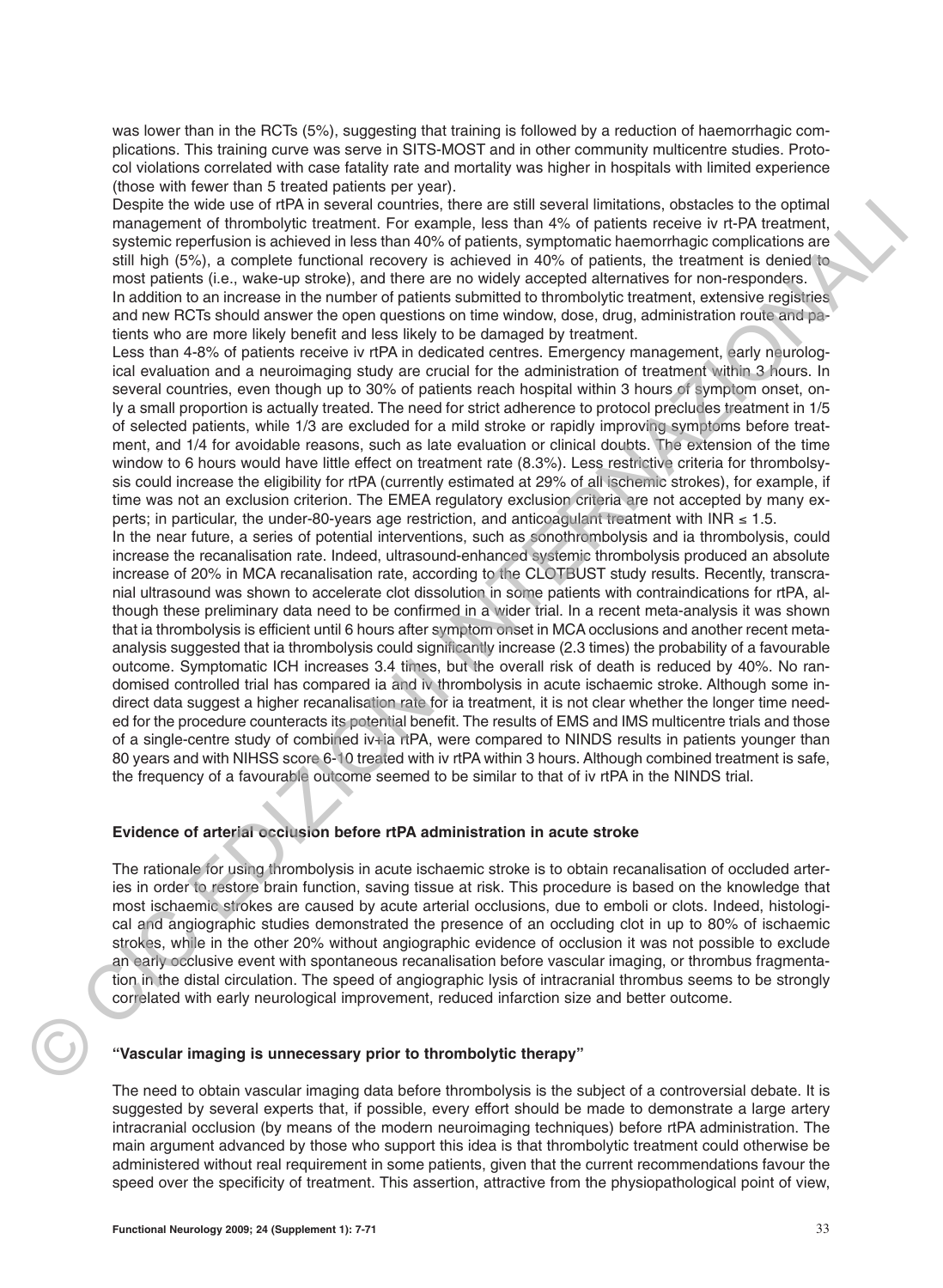still has to be demonstrated. However, an independent committee that re-analysed NINDS original data could not identify any subgroup of acute ischaemic stroke patients who benefit more or less from thrombolysis. The original study (1995) showed a benefit even in patients with infarction related to "small vessel disease". Such patients would probably not have presented a vessel occlusion on MRA or DSA and therefore would not have been candidates for treatment. Maybe it can be argued that a less well-known subgroup of lacunar infarction is due to parent artery disease co-involving the perforator ostium, and that ultimately this subgroup is part of large artery disease.

Those against a more selective vascular approach affirm that in the management of acute stroke patients there is no effective alternative to rtPA and that it is unlikely that more suitable selection of patients for thrombolysis (using the NINDS protocol) would add benefit. Moreover, extensive clinical trials have failed to provide definite evidence of the existence of any subgroup of acute stroke patients in whom the risk and consequences of having a symptomatic ICH would outweigh the potential benefits of rtPA administration. Thus, "...the clinician's goal should be to identify those patients who fulfill the criteria outlined in the original protocol as fast as possible. Additional vascular examinations cost precious time, and there is no data justifying subgroup selection beforehand" (Szabo, 2006).

Accordingly, since treatment should nevertheless be given as soon as possible in order to maximise benefits and facilitate vascular imaging, and given that for most patients enrolled in the classical trials on iv thrombolysis no information is available on the real presence and site of an arterial occlusion before starting treatment, as well as the fact that the meta-analysis of the previously cited studies reported an overall benefit from rtPA administration within 3 hours of symptom onset irrespective of subtype (e.g., lacunar or large vessel disease), it is currently not considered mandatory to evaluate the presence and site of an arterial occlusion before making a decision on thrombolytic treatment; it is simply advised in the guidelines of some scientific societies.

It is, however, correct to remark that what for the abovementioned authors is not mandatory for the treatment decision becomes more than advisable in the follow up of recanalisation during and after rtPA administration. This is because some techniques, like neurosonology, have demonstrated their ability to achieve findings that reliably predict prognosis and need for further treatment: "… regular Doppler or duplex examinations should be performed in order to estimate recanalization of intracranial pathology. Transcranial color-coded duplex sonography enables a reliable assessment of intracranial stenoses and is an ideal bedside technique for follow-up evaluations" (Szabo, 2006).

A technically correct brain CT should be mandatory before thrombolysis in order to exclude haemorrhage and non-ischaemic diagnoses, as well as to visualise early infarction signs. In the NINDS trial, pre-treatment brain CT was used only to exclude a haemorrhage, and the identification of early infarction signs was not an exclusion criterion for enrolling patients. Early ischaemic signs were present in 31% of basal examinations, although there was no relation to the development of symptomatic ICH after adjusting for NIHSS score (p>0.22). Instead, the presence of major ischaemic changes on basal brain CT, defined as a substantial mass effect or the visualisation of a hypodensity involving more than 1/3 of the MCA territory, is associated with a poor outcome, independently of treatment, and with an increased ICH risk following thrombolysis (OR, 7.8; 95% CI, 2.2-27.1). wood in that we have been canceled as the fact that have been a anywel that all easies well-cover as the maximum internal all easies well-cover and the maximum internal all easies well-cover and a maximum internal all easi

Persuasive confirmation in the real world of trial results comes from open rtPA studies, recently reviewed, whose data demonstrate that rtPA administration within 3 hours of symptom onset leads to rates of mortality, symptomatic haemorrhagic transformation (fatal or not) and good clinical outcome similar to those recorded in the randomised trials. Moreover, protocol violations (treatment beyond 3 hours, antithrombotic drug administration within 24 hours of thrombolysis, high arterial pressure, abnormal clotting times at the time of treatment) are significantly related to symptomatic haemorrhagic transformation.

Therefore, Canadian and European guidelines recommend that iv thrombolysis be used only by physicians with documented experience in diagnosis and management of stroke, who work in centres with specifically approved treatment protocols.

## **Vascular occlusion in the acute phase and prognosis**

With iv thrombolysis, in the best conceivable scenario, early complete recanalisation is achieved in only 30%-40% of patients and less than 50% of treated subjects become long-term independent. Several factors can bias the response, in terms of recanalisation, to iv thrombolysis (time-to-treatment, size and site of arterial occlusion, stroke subtype). Information on early predictors of resistance to recanalisation can be useful for selecting patients for more aggressive reperfusion strategies. Starting from Caplan's assumption that "…ideally the treatment of a patient with cerebral ischaemia should be guided by knowledge of the na